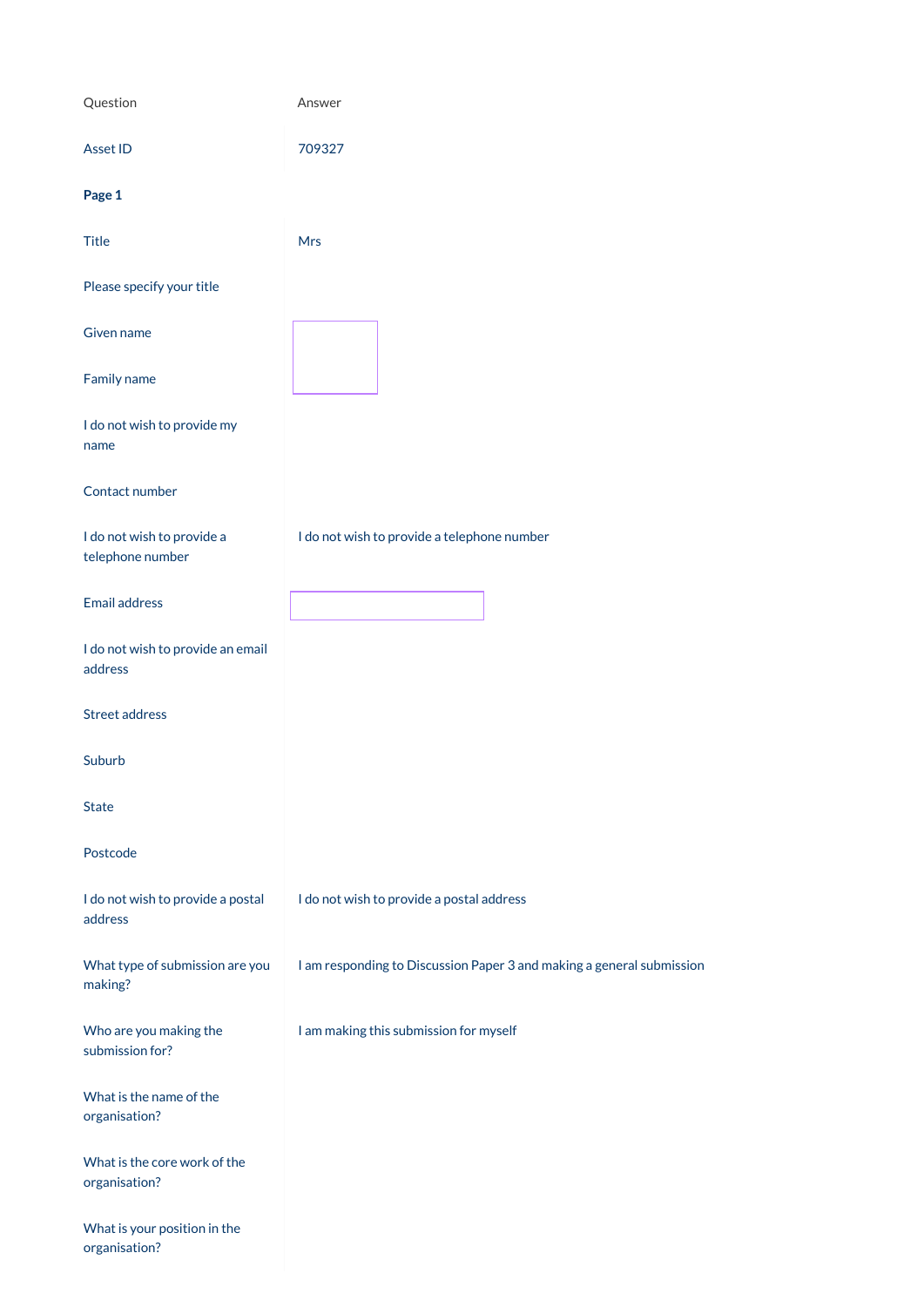| Question                                                                                                                    | Answer                                                                        |  |
|-----------------------------------------------------------------------------------------------------------------------------|-------------------------------------------------------------------------------|--|
| Do you have authority from the<br>organisation to make a<br>submission on its behalf?                                       |                                                                               |  |
| Please specify who you are<br>making this submission for                                                                    |                                                                               |  |
| Please select at least one from<br>below                                                                                    | Prefer not to say                                                             |  |
| Please specify (if Others was<br>selected)                                                                                  |                                                                               |  |
| Are you able to advise a<br>timeframe for when most of the<br>lived experience/observations in<br>your submission occurred? | I will be speaking in general terms and not referring to a specific timeframe |  |
| Page 2                                                                                                                      |                                                                               |  |
| How would you like us to use<br>your information?                                                                           | Anonymous - published on website                                              |  |
| Page 3                                                                                                                      |                                                                               |  |
| What is your age range?                                                                                                     | I am between 36 - 45 years old                                                |  |
| What is your gender?                                                                                                        | Female                                                                        |  |
| Please specify other gender                                                                                                 |                                                                               |  |
| What is your current postcode?                                                                                              |                                                                               |  |
| What is your main language<br>other than English spoken at<br>home?                                                         |                                                                               |  |
| In which country were you born?                                                                                             | Australia                                                                     |  |
| Do you identify as a member of<br>any of the following groups?                                                              |                                                                               |  |

any of the following groups? (Please tick all that apply)

**Page 4**